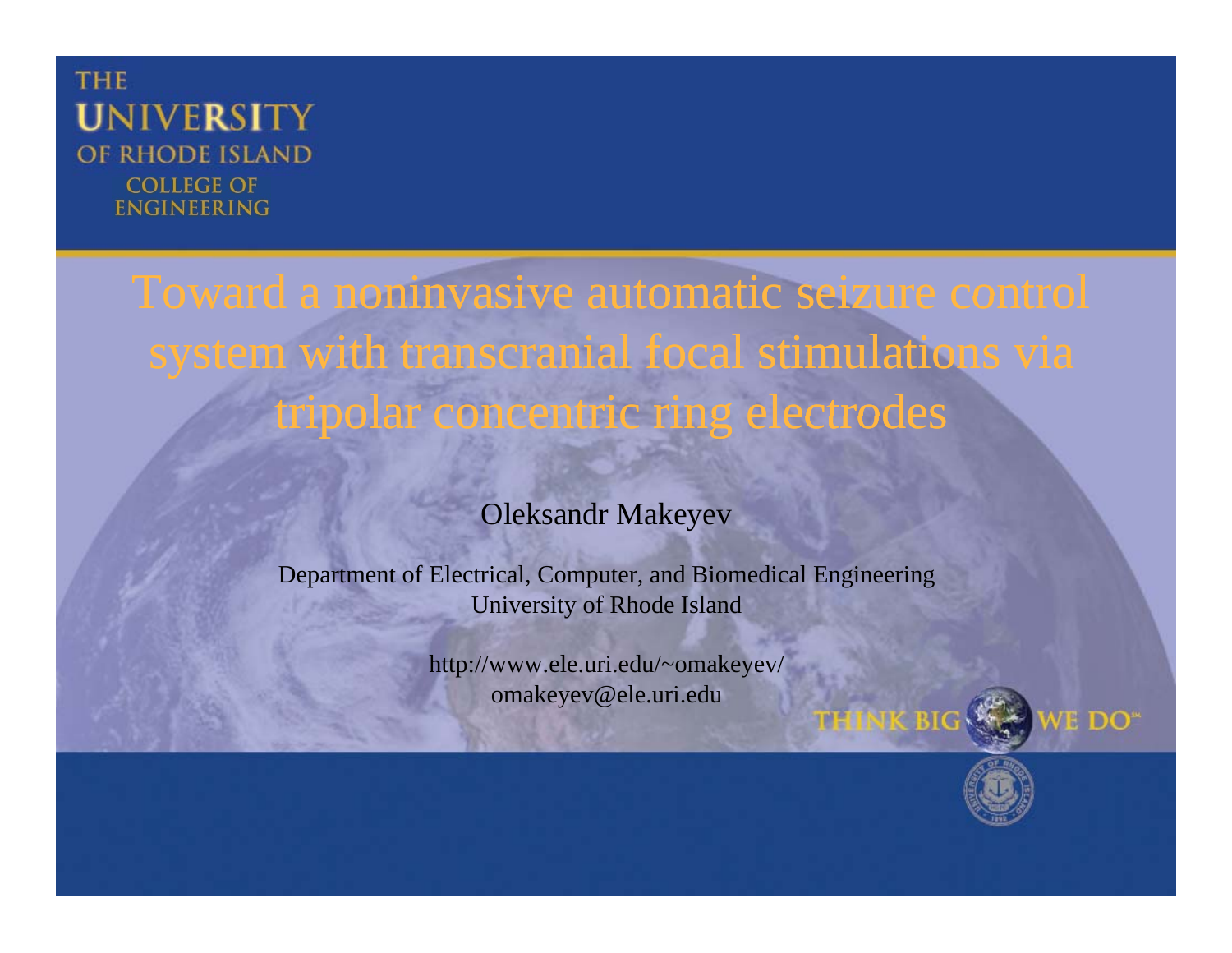- •Epilepsy is a neurological disorder that affects approximately one percent of the world population and in about one third of patients antiepileptic drug therapy is ineffective.
- • Noninvasive electrical brain stimulation has recently shown potential for additive seizure control therapy but the best structures to stimulate and the most effective stimuli to use are still unknown.
- • Concentric ring electrodes (CRE) perform the second spatial derivative, the Laplacian, on surface potentials.
- $\bullet$  tEEG, Laplacian encephalography (EEG) with the tripolar CRE (TCRE), is superior to conventional EEG with disc electrodes in: spatial selectivity, signal-to-noise ratio, localization, approximation of the analytical Laplacian, and mutual information [1]-[3]. WE DO<sup>-</sup>

**THE** OF RHODE ISLAND

[1] Besio et al. (2006) *IEEE Trans. BME.*, 53(5): 926-33 [2] Besio et al. (2006) *Ann. Biomed. Eng.*, 34(3): 426-35 [3] Koka and Besio (2007) *J. Neurosci. Meth.*, 165: 216-22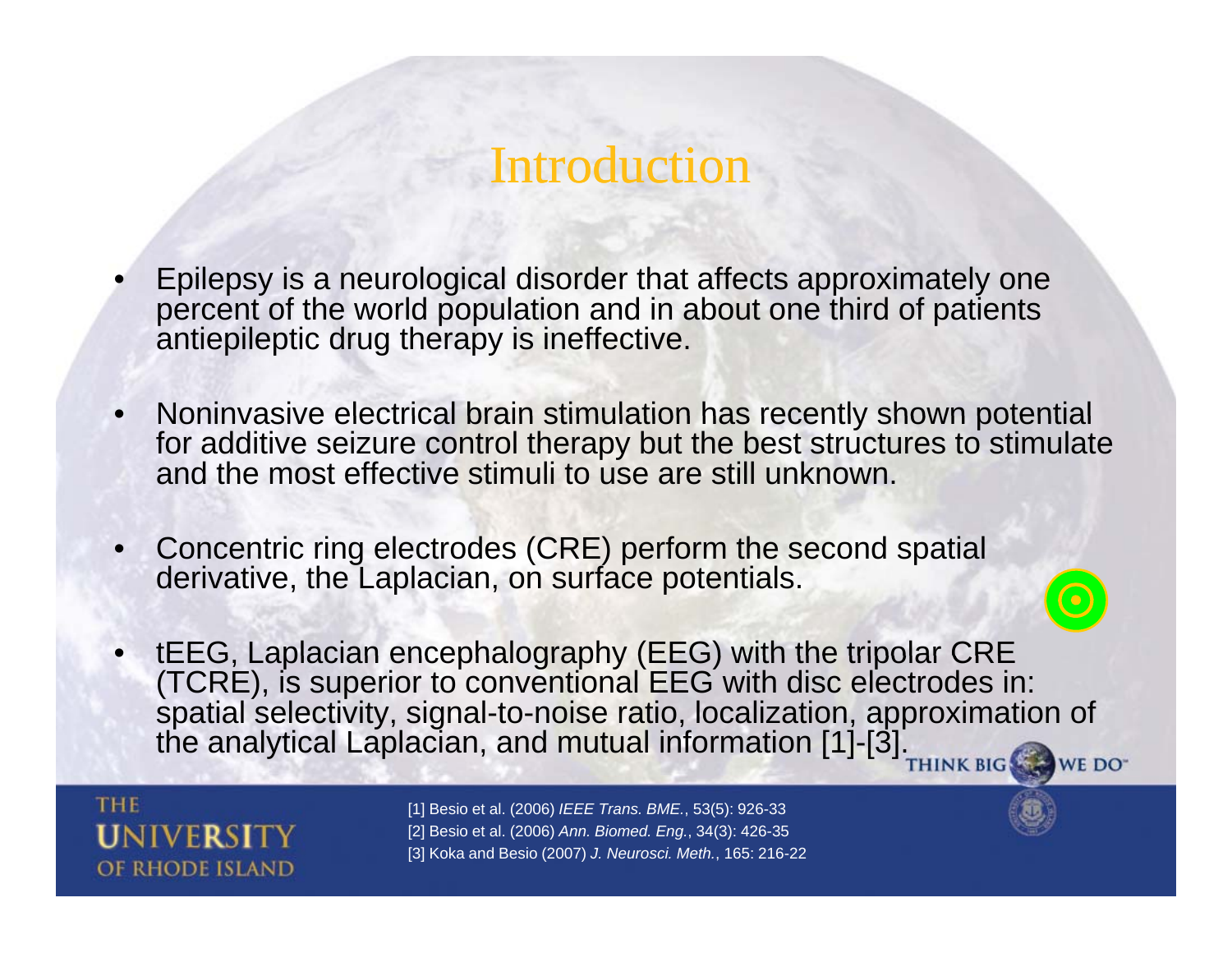- • Electrical stimulation via the CRE has a much more uniform current density and focuses the stimulation directly below the electrodes – therefore, transcranial **focal** stimulation (TFS).
- • TFS via TCRE have been previously shown to attenuate acute seizures in three seizure models: induced by pilocarpine [1], penicillin [2], and pentylenetetrazole (PTZ) [3].
- • As the next fundamental step, we use TFS via TCRE on the scalp of rats after inducing seizure with PTZ to assess:
	- The effect of TFS on behavioral and electrographic seizure activity;
	- The potential of TFS to be used for automatic seizure control.



[1] Besio et al. (2007) *Epilepsia*, 48(12): 2273-9 [2] Besio et al. (2009) *Epilepsy Behav.*, 16(1): 3-46 [3] Besio et al. (2011) *Int. J. Neural. Syst.,* 21(2): 139-49

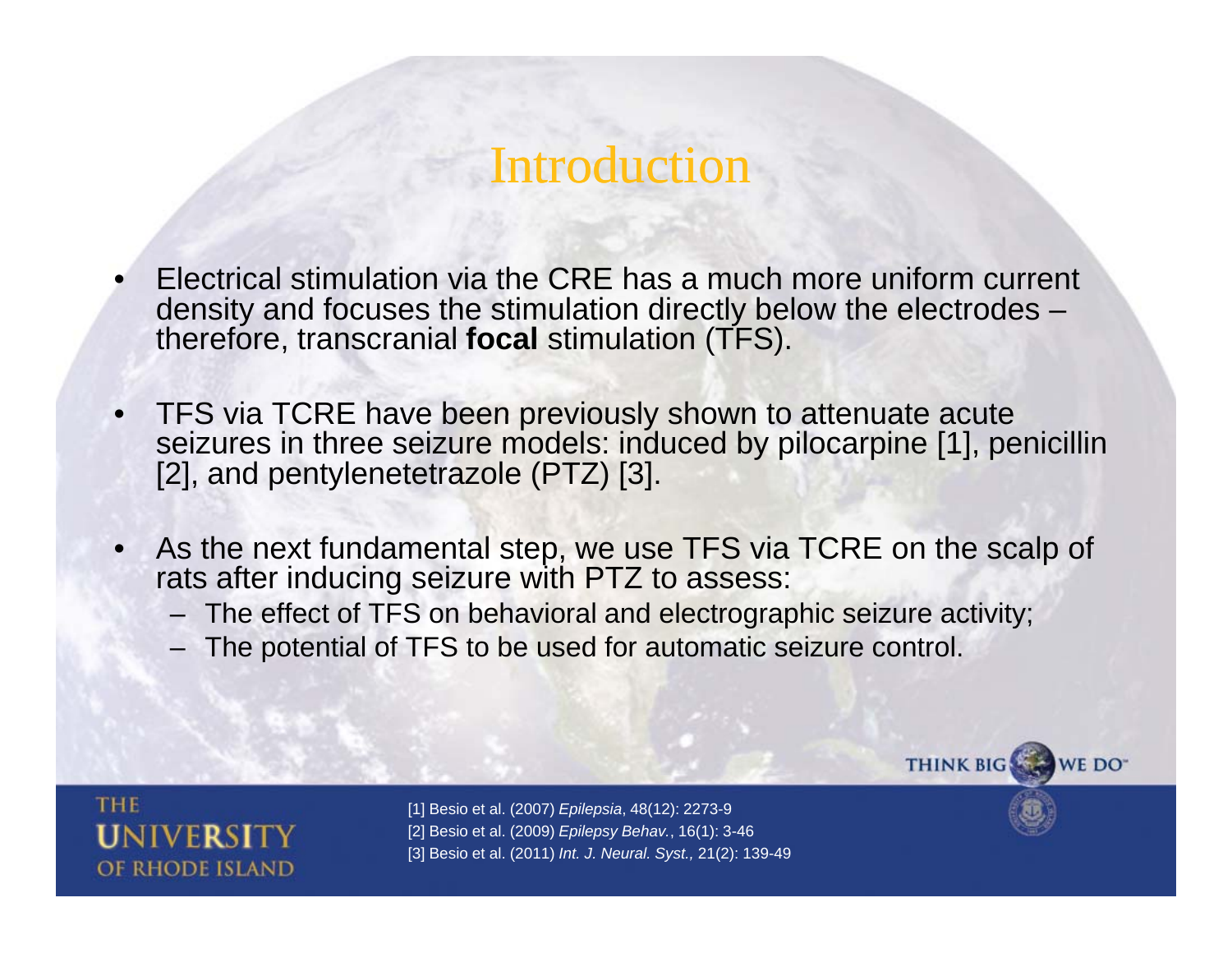- •rats were used.
- • Four custom TCREs were placed on the scalp with conductive paste and adhered with dental cement 24 h before the experimental procedure.
- $\bullet$   $\,$  TCREs (1-3) were used for •recording. Shorted TCRE (g) was the isolated ground.

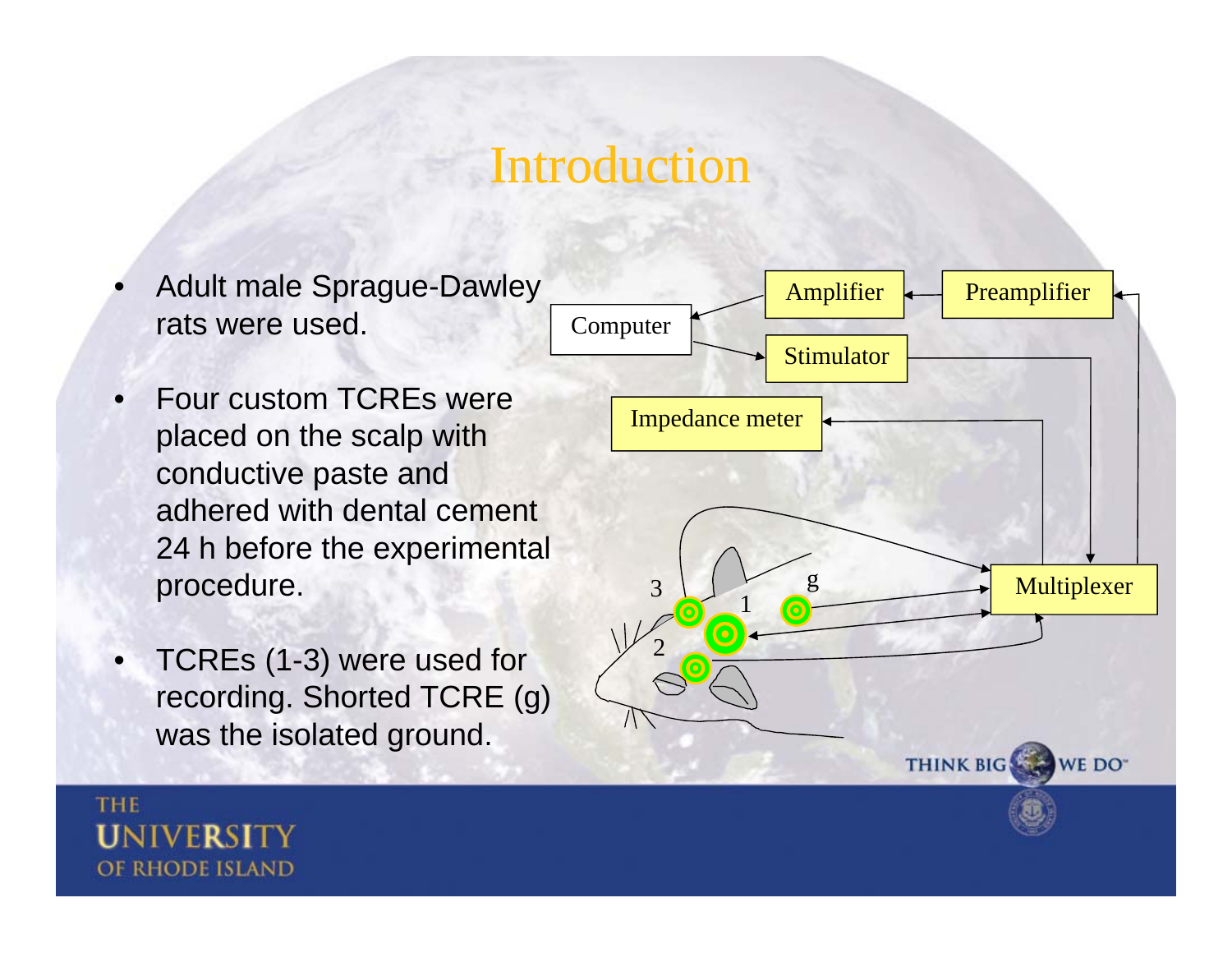- •Multiplexer was used to <br>switch TCREs between 3 modes: recording (tEEG), stimulation (TFS), and impedance measurement.
- • The TFS (300 Hz, 50 mA, 2 min) was applied between the outer ring and the central disc of TCRE (1).
- • Division into groups (TFS treated and control) was based on skin-to-electrode impedance for TCRE (1).

**THE** 

**UNIVER** 

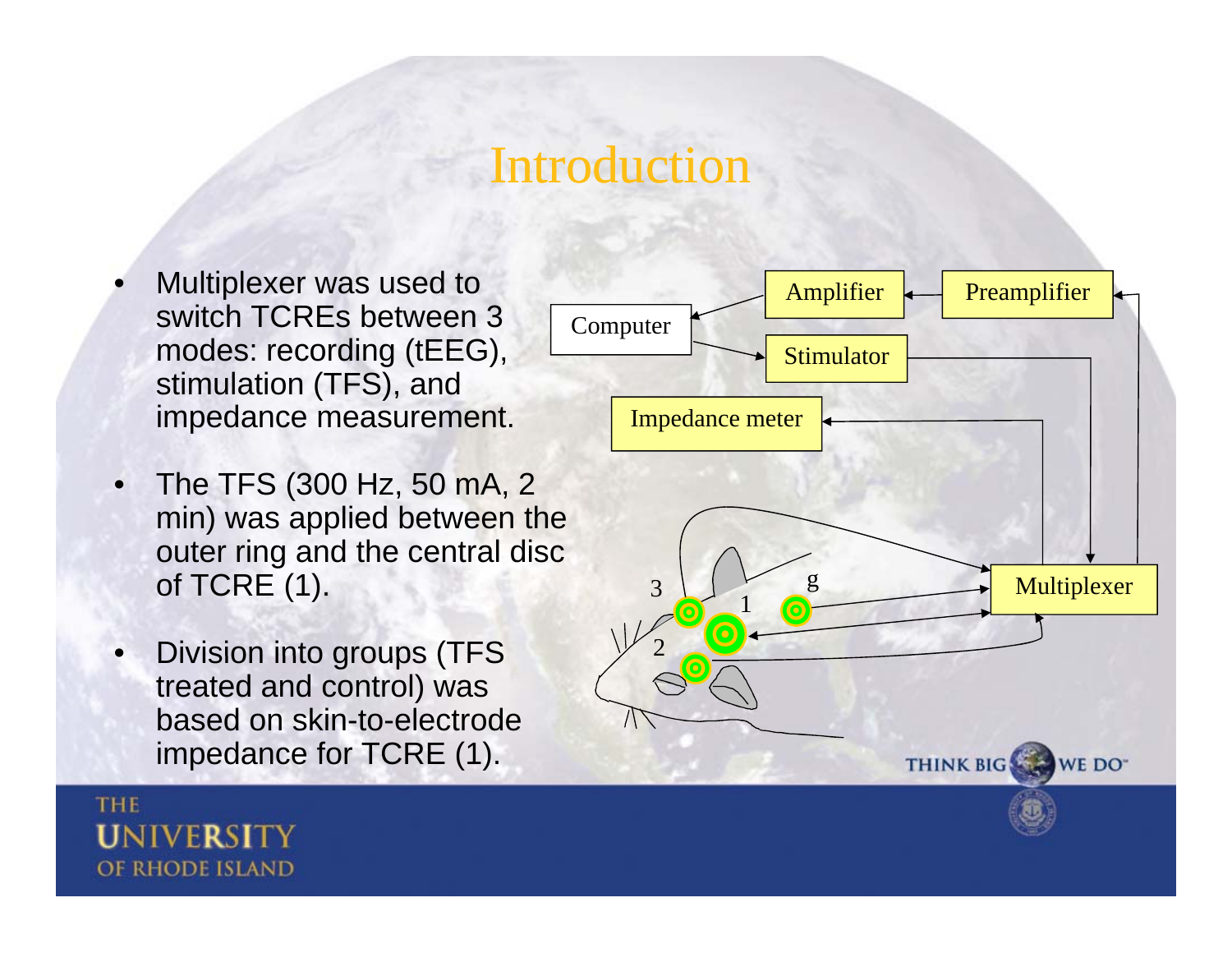• Preliminary results showed that TFS caused <sup>a</sup> significant reduction in duration of myoclonic activity for two independent groups of animals: PTZ was administered to animals in both groups once with only the TFS-treated group receiving TFS triggered manually after the first myoclonic jerk (MJ) but not the control group [1].

### •Expansion of analysis:

- Four different metrics were used (3 of which could potentially be affected by TFS);
- Different experimental design: PTZ (45 mg/kg i.p.) was administered to the animals in both groups twice (one week apart) with only the TFS-treated group receiving TFS after the second PTZ administration only.



[1] Besio et al. (2010) *Epilepsia,* 51(3): 85-85.



**THINK BIG** 

WE DO<sup>-</sup>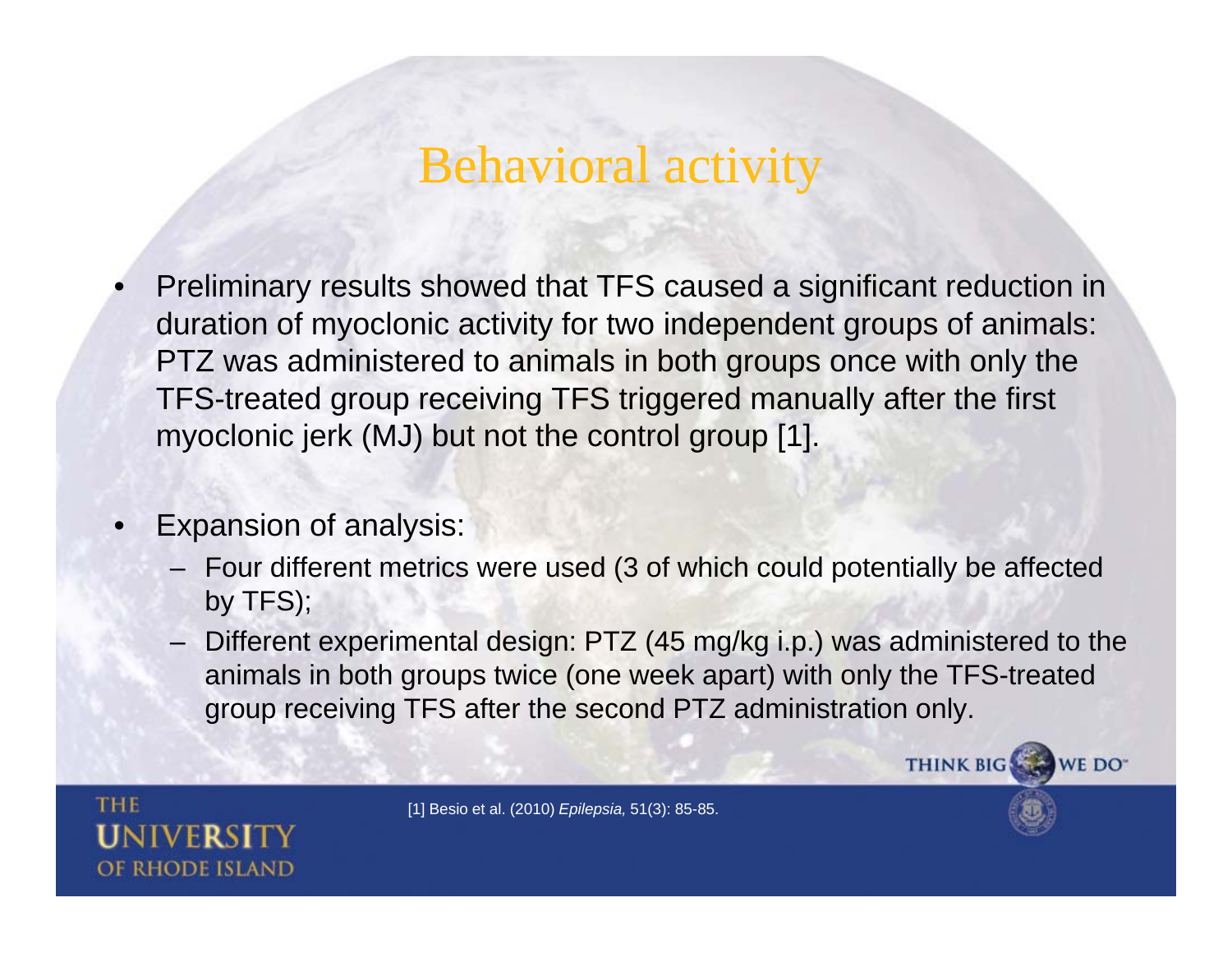- •This approach allows us to:
	- Compare the results from the first PTZ administration in the TFS-treated and control groups confirming that there is no significant difference between two groups (unpaired: two-sample Student's or Mann–Whitney);
	- Use the results for the first seizure as a baseline to study the difference between the first and the second PTZ-induced seizures in each group separately (paired: paired t-test or Wilcoxon signed-rank);
	- We compare the rates of change caused by recurrent PTZ administrations in control and TFS-treated groups to evaluate the effect of TFS.
- Time of the first behavioral change (not affected by TFS), seizure •onset latency, duration of seizure, and maximal seizure severity score were studied TFS treated ( $n = 9$ ) and control groups ( $n = 10$ ): WE DO<sup>-</sup>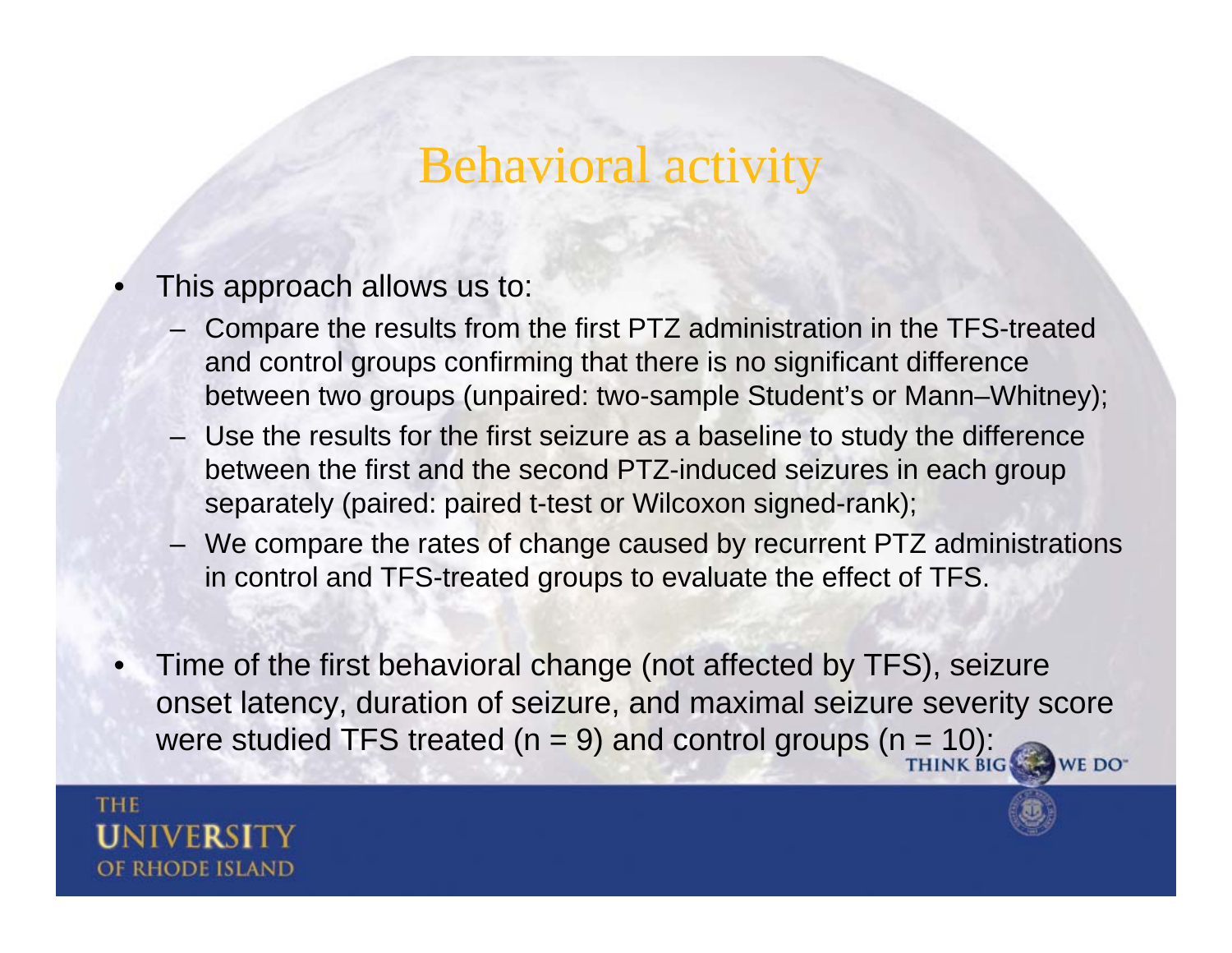•Results: metric not affected by TFS



Makeyev et al. (2012a) *IEEE Trans. Neural Syst. Rehabil. Eng.* In press.

WE DO<sup>-</sup>

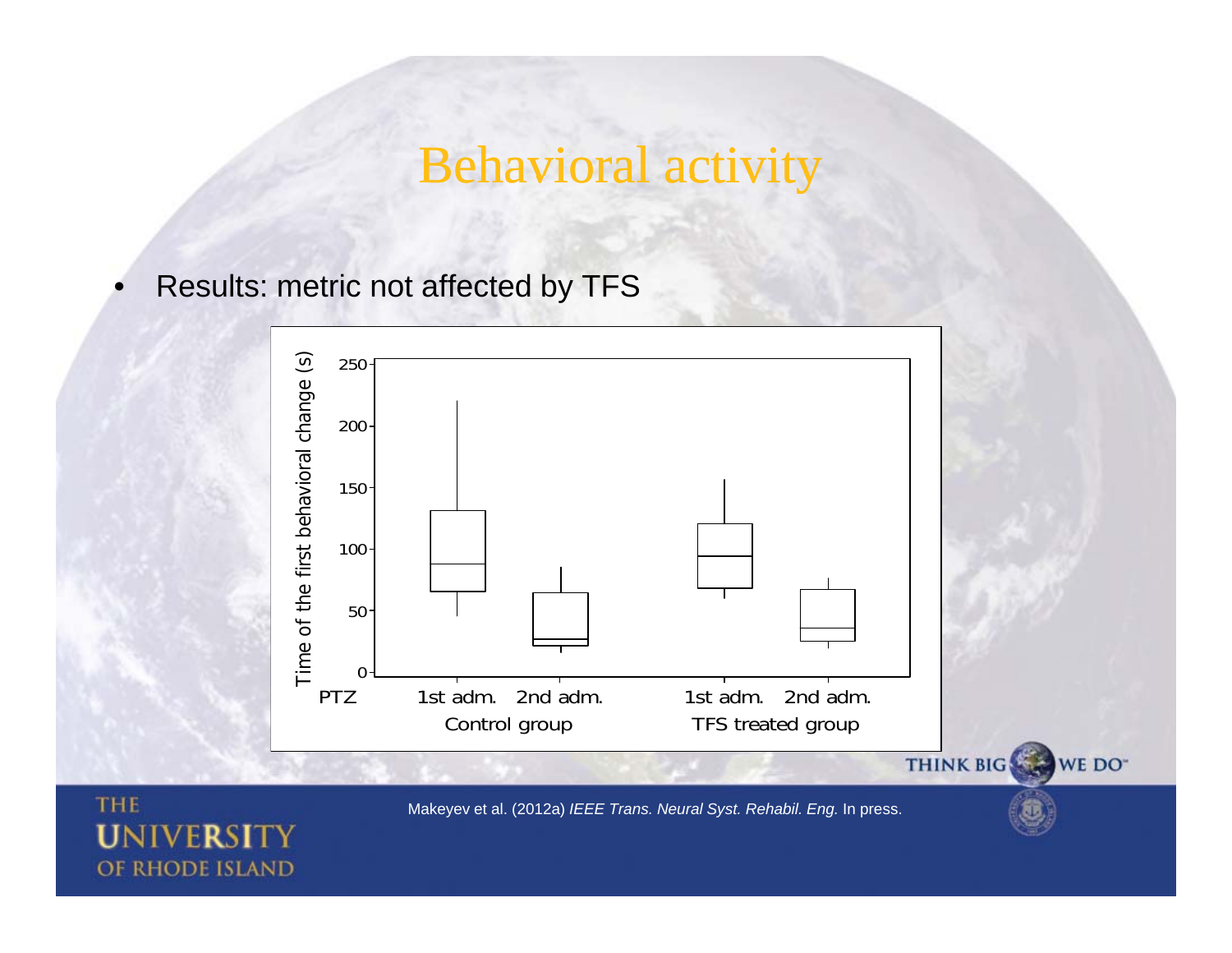•Results: metrics affected by TFS

**THE** 

UNIVERSI

OF RHODE ISLAND



Makeyev et al. (2012a) *IEEE Trans. Neural Syst. Rehabil. Eng.* In press.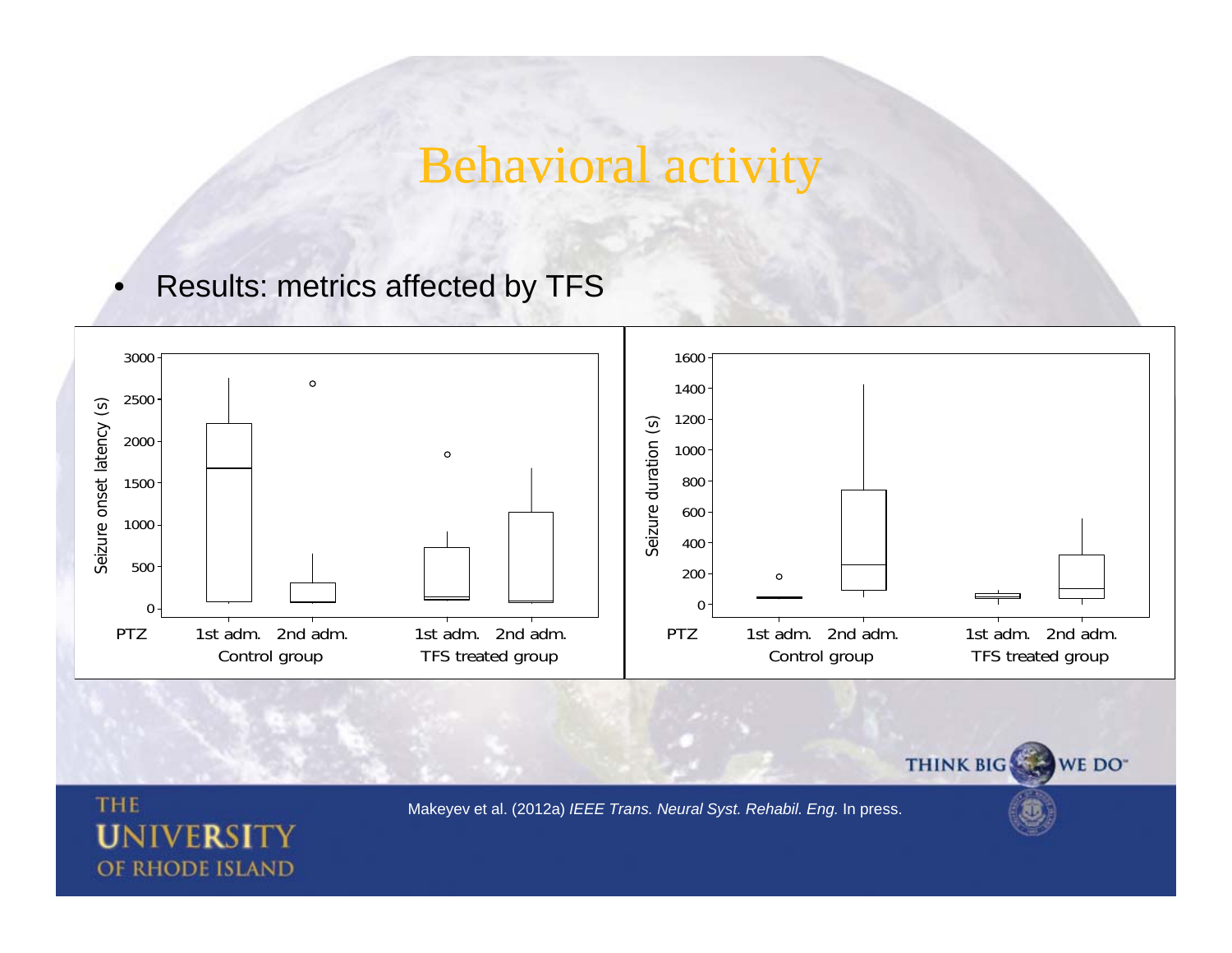- • Discussion:
	- There were no significant differences between two groups in any behavioral activity metric from the first PTZ treatment.
	- $-$  Time of the first behavioral change was significantly different between the first and second PTZ-induced seizures for both groups - TFS would not have any effect on it.
	- For other 3 metrics, while the general trend was the same, the difference was statistically significant in the control group but not in the TFS-treated group.
	- If this difference was due to some factor other than TFS all four metrics would have been likely to exhibit similar behavior.THINK BIG WE DO"

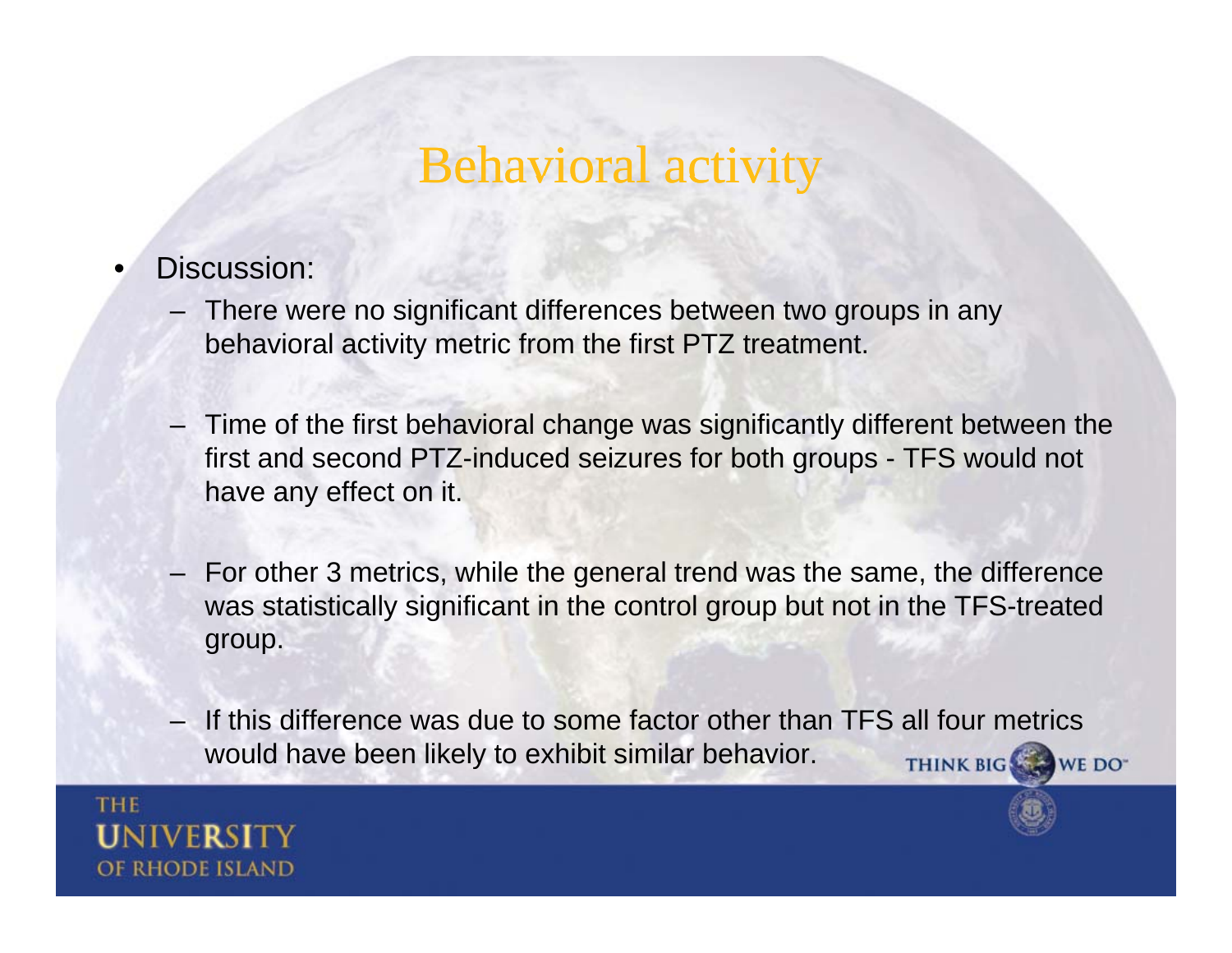- •Assess the effect of TFS via TCRE on PTZ-induced electrographic seizure activity through comparison different stages of seizure development in TFS treated and control rats.
- • Timeline:
	- The tEEG and the video recordings were started.
		- tEEG: EEG signals were preamplified (gain 100 and 0.3 Hz high pass filter), combined to give Laplacian derivation, amplified (gain 1000 and 1.0–100 Hz band pass and 60 Hz notch filtered), and digitized (16 bits, 256 Hz).
	- After five minutes of baseline tEEG recording the PTZ was administered (55 mg/kg, i.p.).
	- The TFS was manually triggered and administered immediately after the first MJ was observed [TFS treated group only].

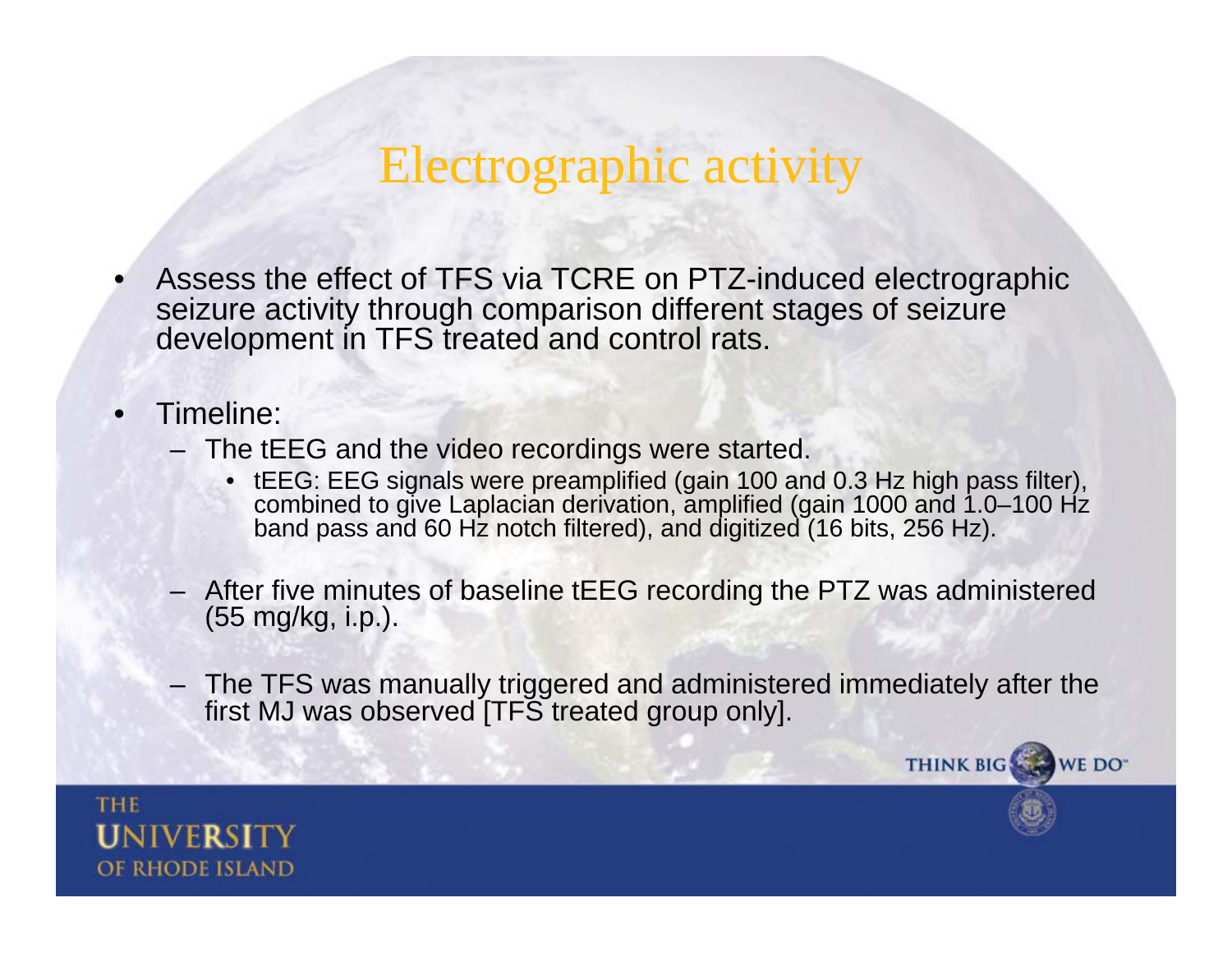- • Methods:
	- Grand average power spectral density (PSD) estimates comparing different stages of seizure development:
		- Three 30 s long segments were selected in the same way for each rat from control and TFS treated groups.
		- 1) Prior to PTZ administration artifact free baseline; 2) 30 s before the first  $MJ$  – seizure activity; 3) 2.5 min after the first  $MJ$  – seizure activity.
		- PSD estimates were calculated using Welch's method and averaged.
	- Generalized likelihood ratio test (GLRT) comparing average power of electrographic activity in two groups:
		- 4 min segments were selected starting 3 min after first MJ.
		- GLRT was applied to pairs of segments from control and TFS treated<br>groups and the results were averaged for all the pairs.<br>THINK BIG WE DO" ps and the results were avera ged for all the pairs.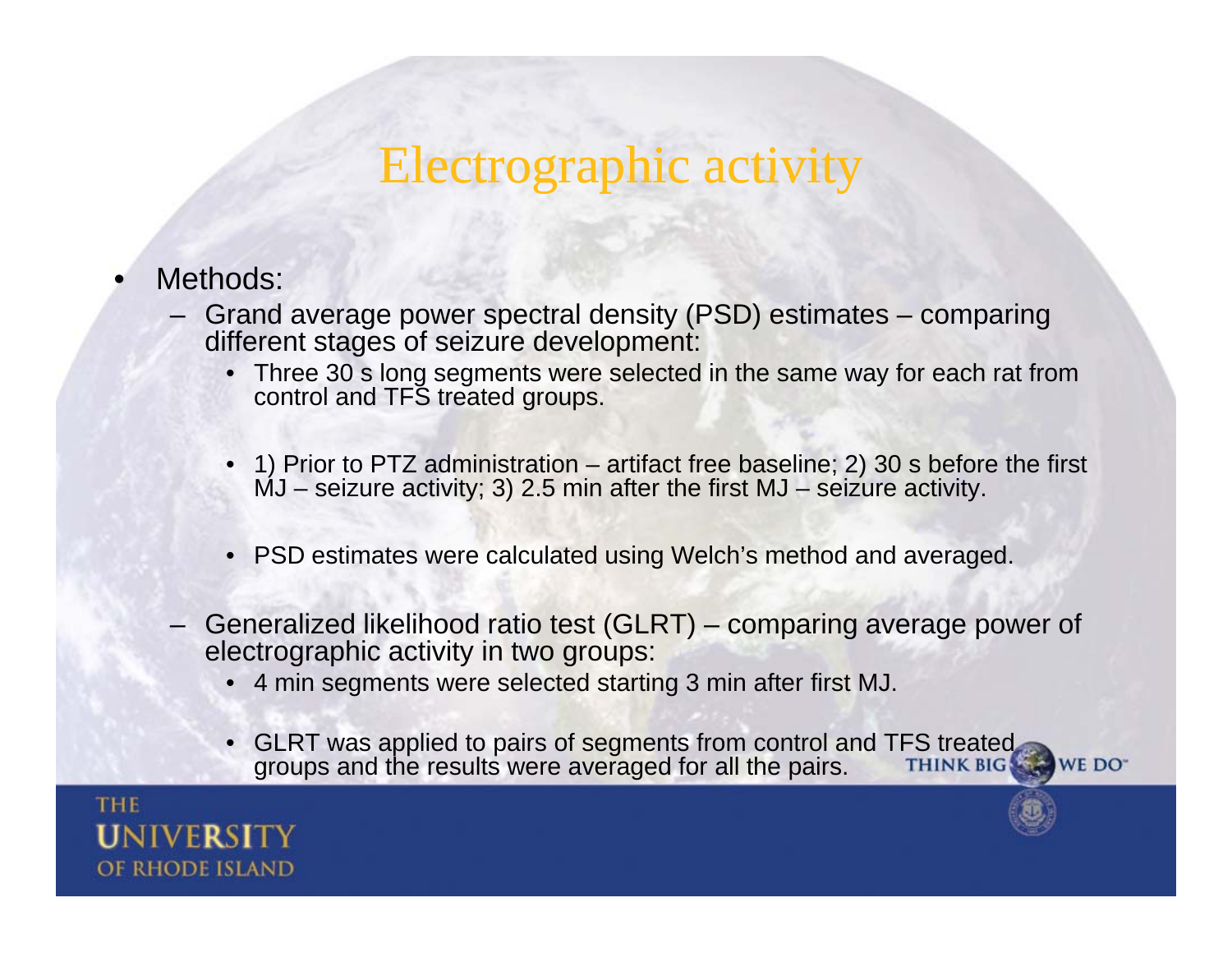#### •Grand average PSD estimates:



Makeyev et al. (2011) *Proc. Conf. IEEE EMBS*, 7560-3.

### UNI OF RHODE ISLAND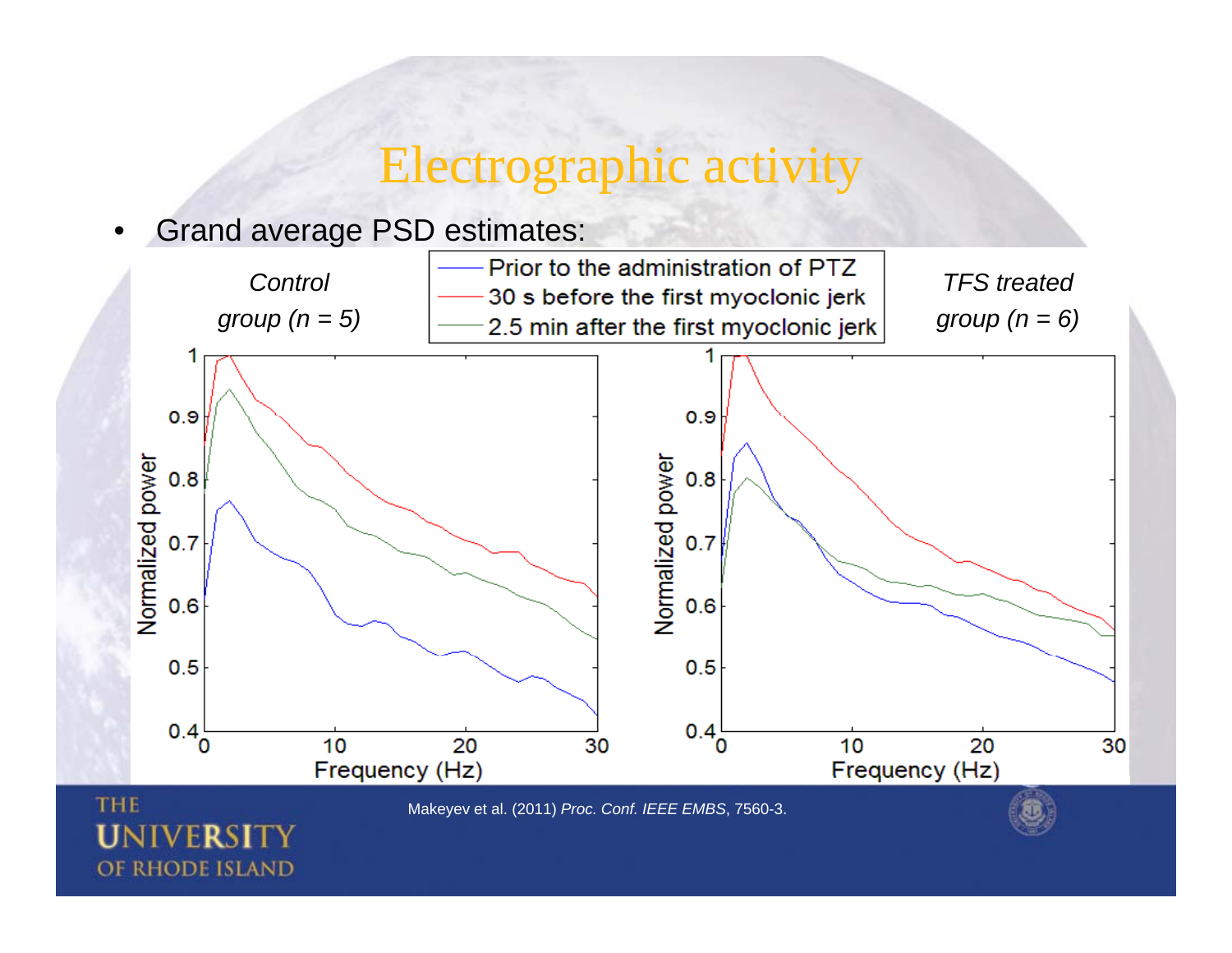#### $\bullet$ GLRT: Per second signal power



Makeyev et al. (2011) *Proc. Conf. IEEE EMBS*, 7560-3.

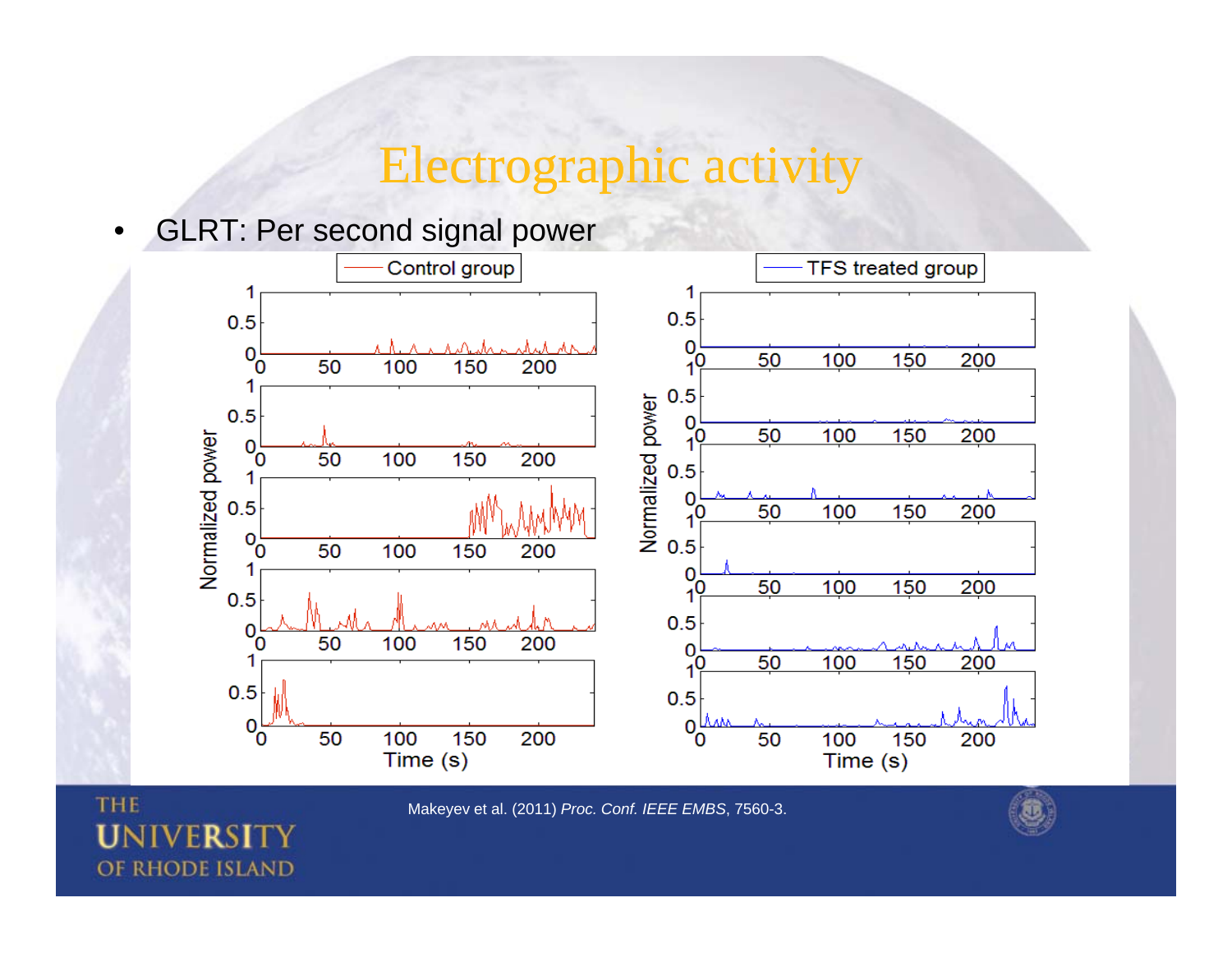- • Discussion:
	- Grand average PSD estimates show that after TFS power of the electrographic activity is reduced further towards the baseline in TFS treated group (1-15 Hz).
	- Current approach to segment selection:
		- Advantage: keeping it consistent for two groups for direct comparison;
		- Disadvantage: variability of seizure activity with intermittent intense spiking and absence.
	- GLRT was used for conclusive proof on larger segments: TFS significantly (p<0.001) reduced the power of electrographic seizure activity in the TFS treated group compared to controls in 80% of the pairs.
	- Why not base seizure onset detection on detecting the changes in signal power?

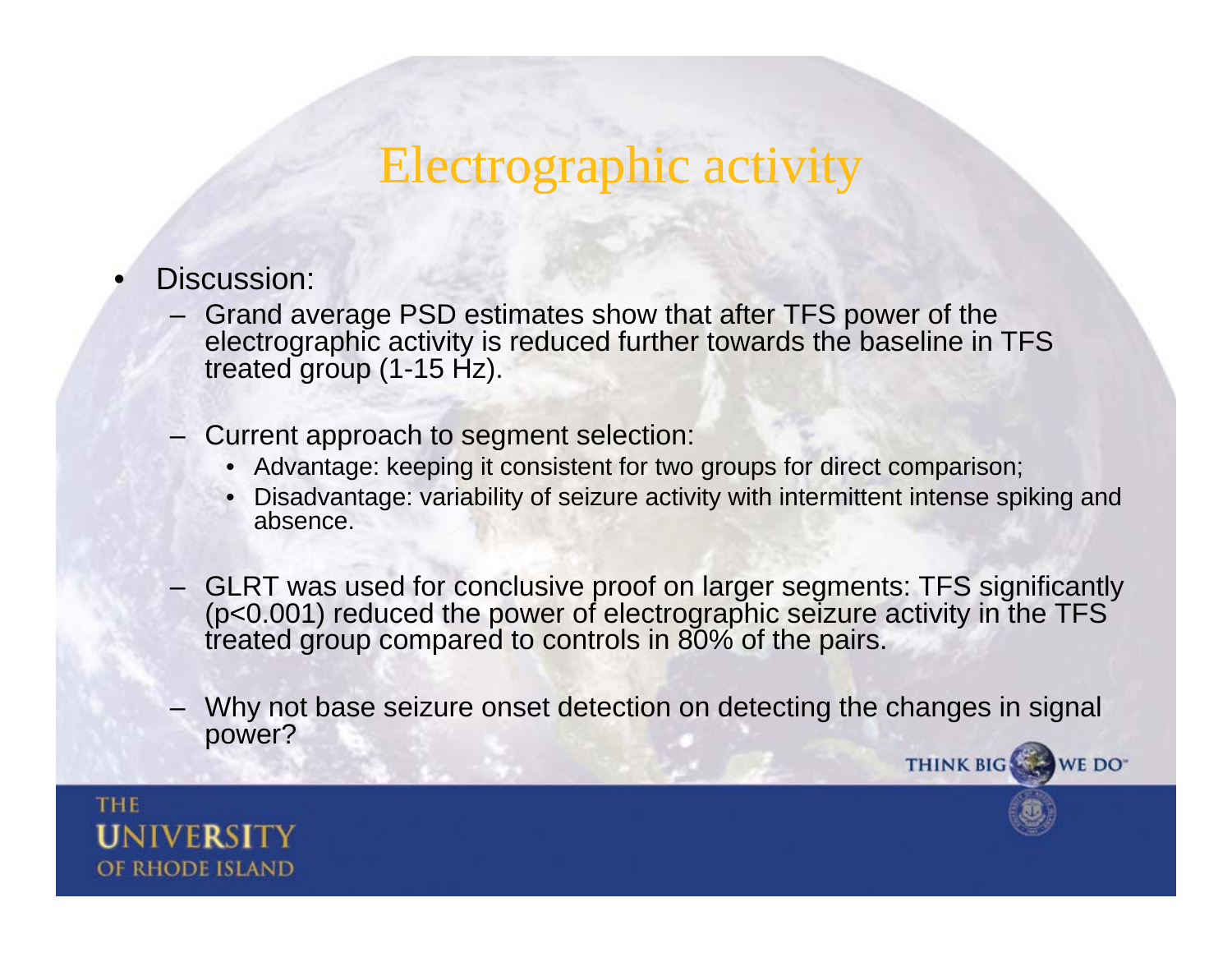- •Attempt to close the loop showing feasibility of an automatic seizure control system in rats with PTZ-induced seizures through single and multiple applications of TFS via TCRE.
- • TFS is automatically triggered by real-time electrographic seizure activity detectors based on detecting the change in signal power.
- • Confirm the effect of automatically triggered TFS on PTZ-induced electrographic seizure activity in rats (using the GLRT based approach from the previous section).

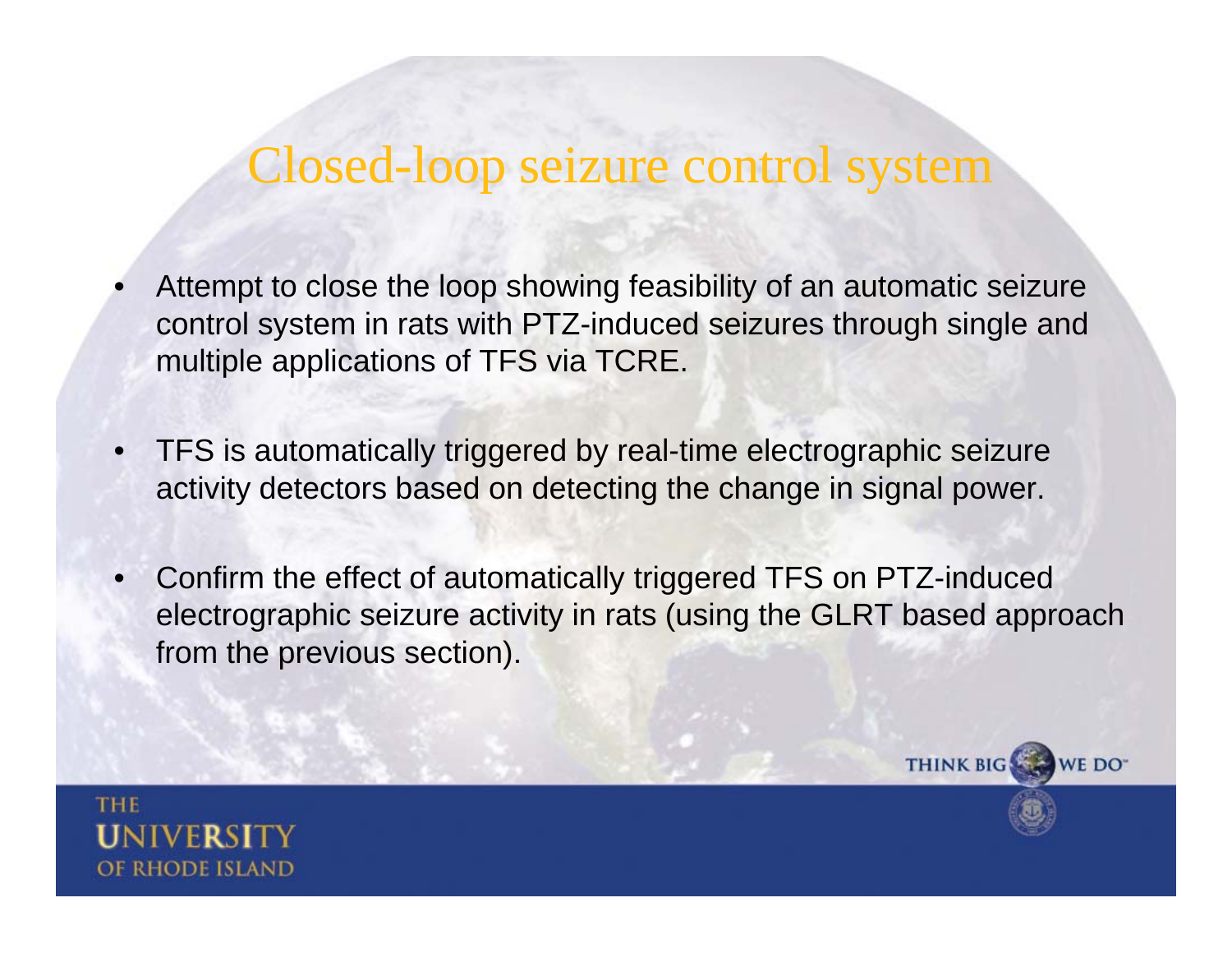- •Control group ( $n = 5$ ) and two TFS treated groups: single dose ( $n = 5$ ) and two doses  $(n = 3)$ .
- •We tested 3 seizure detectors (individualy and a disjunctive combination) including: cumulative sum algorithm (CUSUM) [1] and supervised and unsupervised implementations of GLRT (sGLRT and uGLRT respectively).
- • Timeline:
	- 5 min of baseline tEEG were recorded to train the seizure detector;
	- The seizure detector was activated for 5 min of sham seizure activity (baseline);
	- Seizures were induced with PTZ (55 mg/kg i.p.) and the tEEG recording continued for another 15 min. THINK BIG WE DO

[1] Besio et al. (2011) *Proc. Conf. IEEE EMBS*, 5488-91.

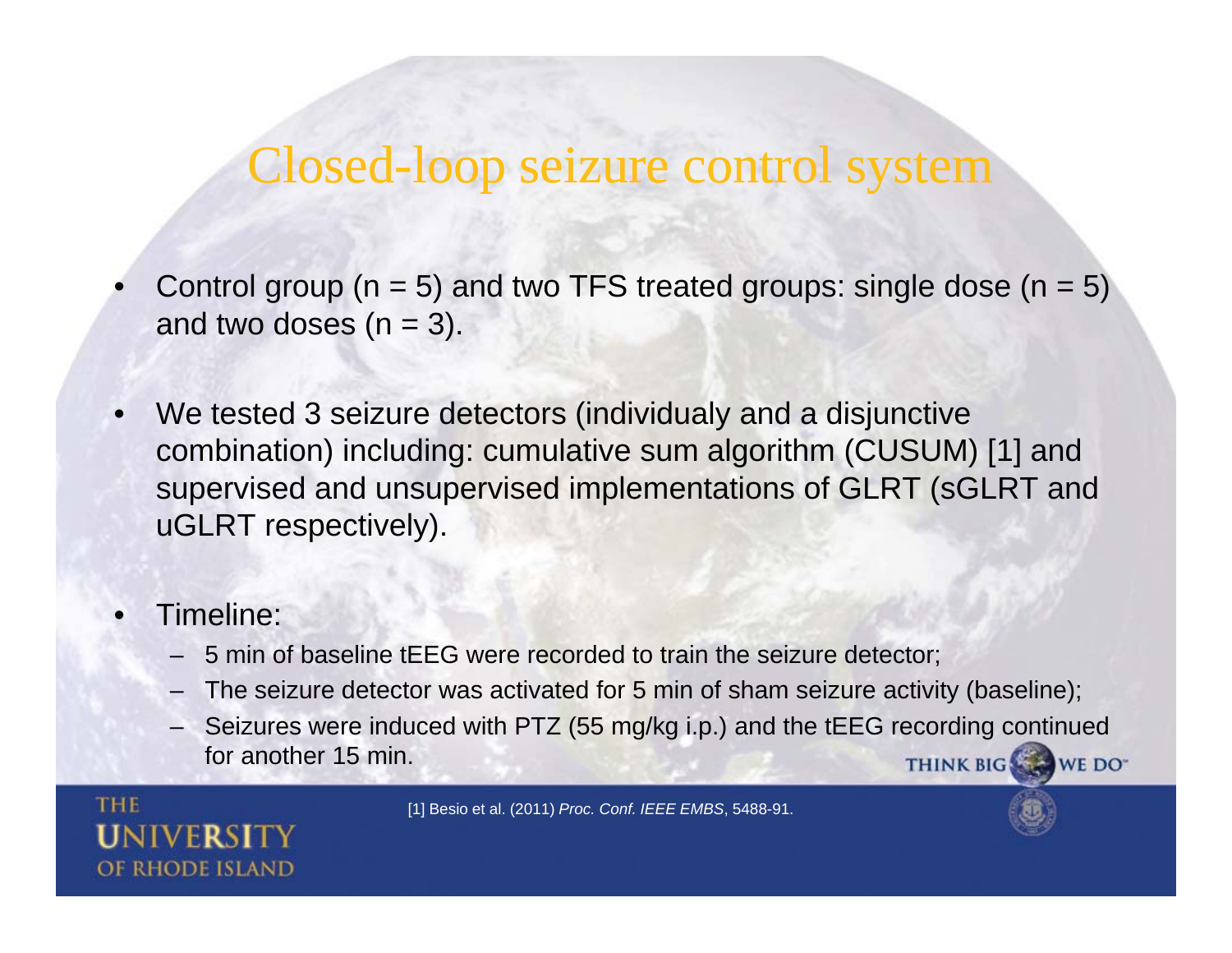

OF RHODE ISLAND

**THE** 

U

Makeyev et al. (2012) *Epilepsy Curr.,* 12(s1): 29-30. Makeyev et al. (2012b) *IEEE Trans. Neural Syst. Rehabil. Eng.* In press.

THINK BIG

WE DO\*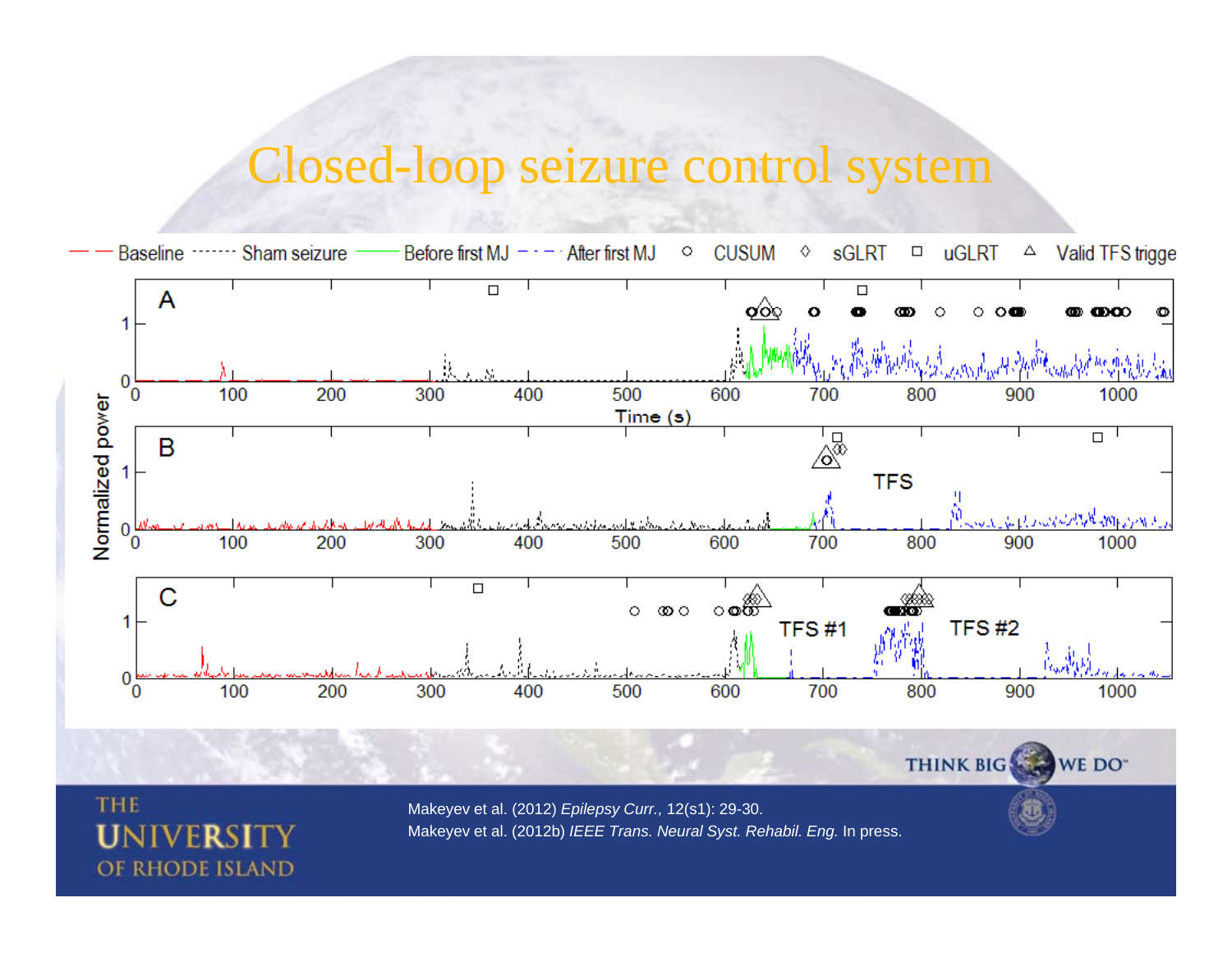#### •Results:

For disjunctive (logical OR fusion) combination of three detectors:

- An average seizure onset detection accuracy of 76.14% was obtained for the test set ( $n = 13$ ) with median time from PTZ injection to detection equal to 18 s.
- • Detection of electrographic seizure activity was accomplished in advance of the early behavioral seizure activity in 76.92% of the cases.
- –TFS significantly ( $p = 0.001$ ) reduced the electrographic seizure activity power in single dose group compared to controls in 70% of the cases.

| Detector                   | Average<br>accuracy<br>(% ) | Average<br>sensitivity<br>(% ) | Average<br>specificity<br>(% ) | Rats with seizure<br>onset detected<br>prior to the first<br>MJ(%) | Median time from<br>PTZ injection to<br>detection of<br>seizure onset (s) |
|----------------------------|-----------------------------|--------------------------------|--------------------------------|--------------------------------------------------------------------|---------------------------------------------------------------------------|
| <b>CUSUM</b>               | 74.47                       | 23.06                          | 91.9                           | 61.54                                                              | 56                                                                        |
| sGLRT                      | 78.31                       | 21.47                          | 97.66                          | 61.54                                                              | 46                                                                        |
| uGLRT                      | 75.32                       | 1.22                           | 98.72                          | 23.08                                                              | 118                                                                       |
| Disjunctive<br>combination | 76.14                       | 33.73                          | 89.7                           | 76.92                                                              | 18                                                                        |



**THE** OF RHODE ISLAND

Makeyev et al. (2012) *Epilepsy Curr.,* 12(s1): 29-30. Makeyev et al. (2012b) *IEEE Trans. Neural Syst. Rehabil. Eng.* In press.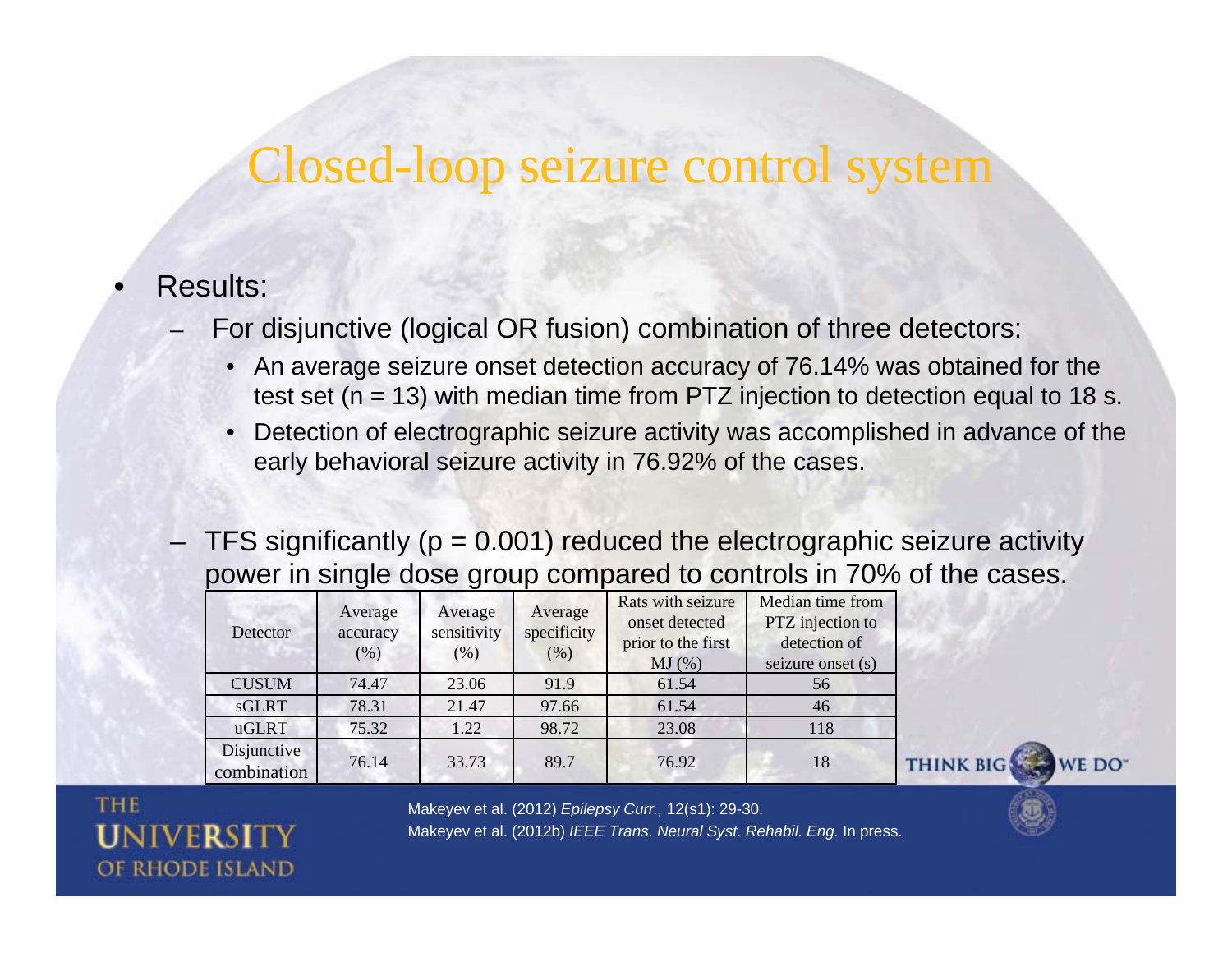### Summary and future work

- •Effect of TFS on behavioral and electrographic seizure activity suggests its anticonvulsant potential.
- •• To the best of our knowledge this is the first closed-loop automatic seizure control system based on noninvasive electrical brain stimulation using tEEG seizure activity as feedback.
- • Future work on seizure detection:
	- Sensor integration of multiple TCREs (exponentially embedded family) [1];
	- –Looking at power at higher frequencies (high-frequency oscillations) [2];
	- Moving to human data.

**THE** 



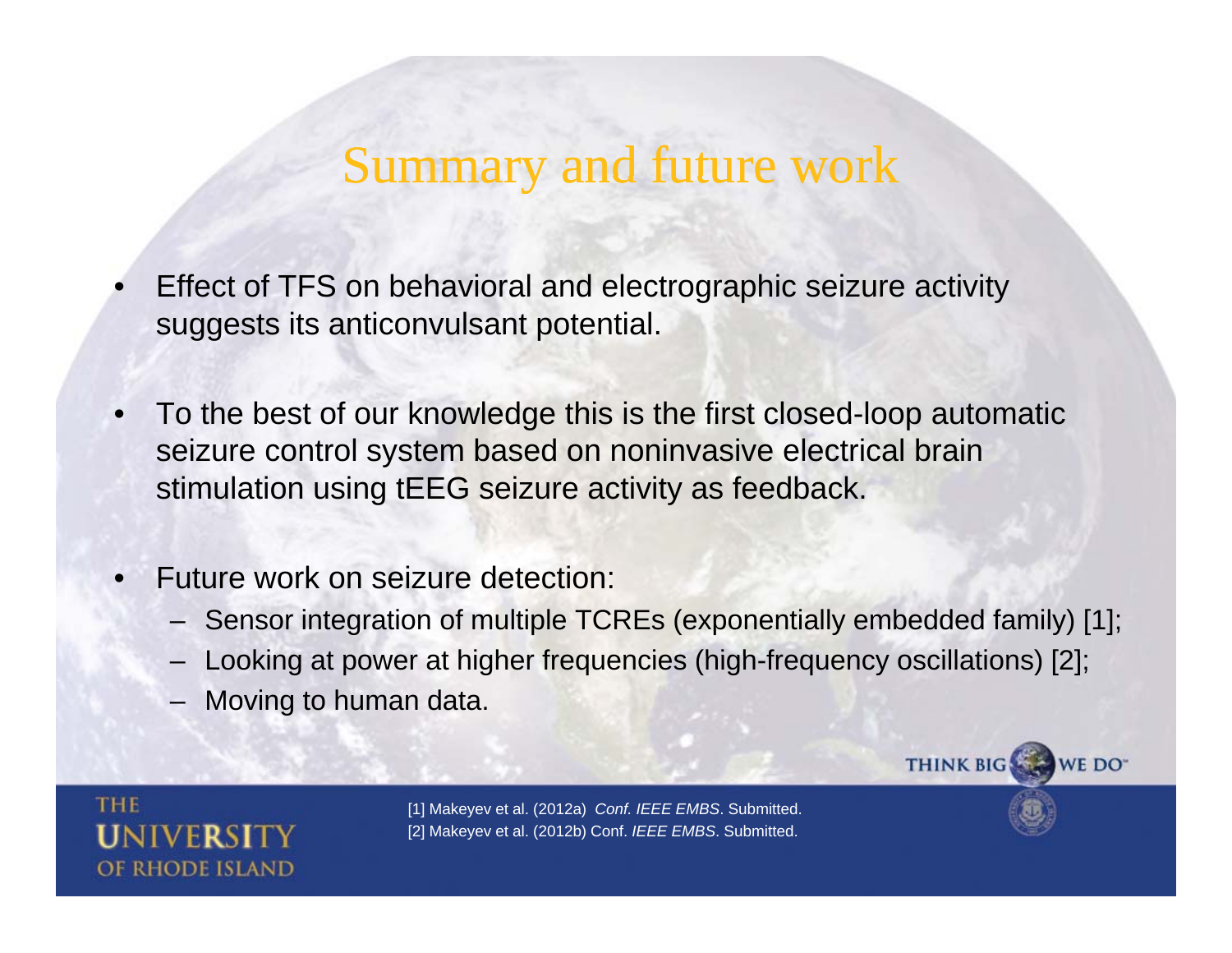

Dr. Walter Besio and Neurorehabilitation Laboratory Dr. Steven Kay and Dr. Yan Sun, ECBE Dept., University of Rhode Island

NIH R21NS061335 from the National Institute Of Neurological Disorders And Stroke. The content is solely the responsibility of the authors and does not necessarily represent the official views of the National Institute Of Neurological Disorders And Stroke or the National Institutes of Health.

**THE UNIVERSITY** OF RHODE ISLAND



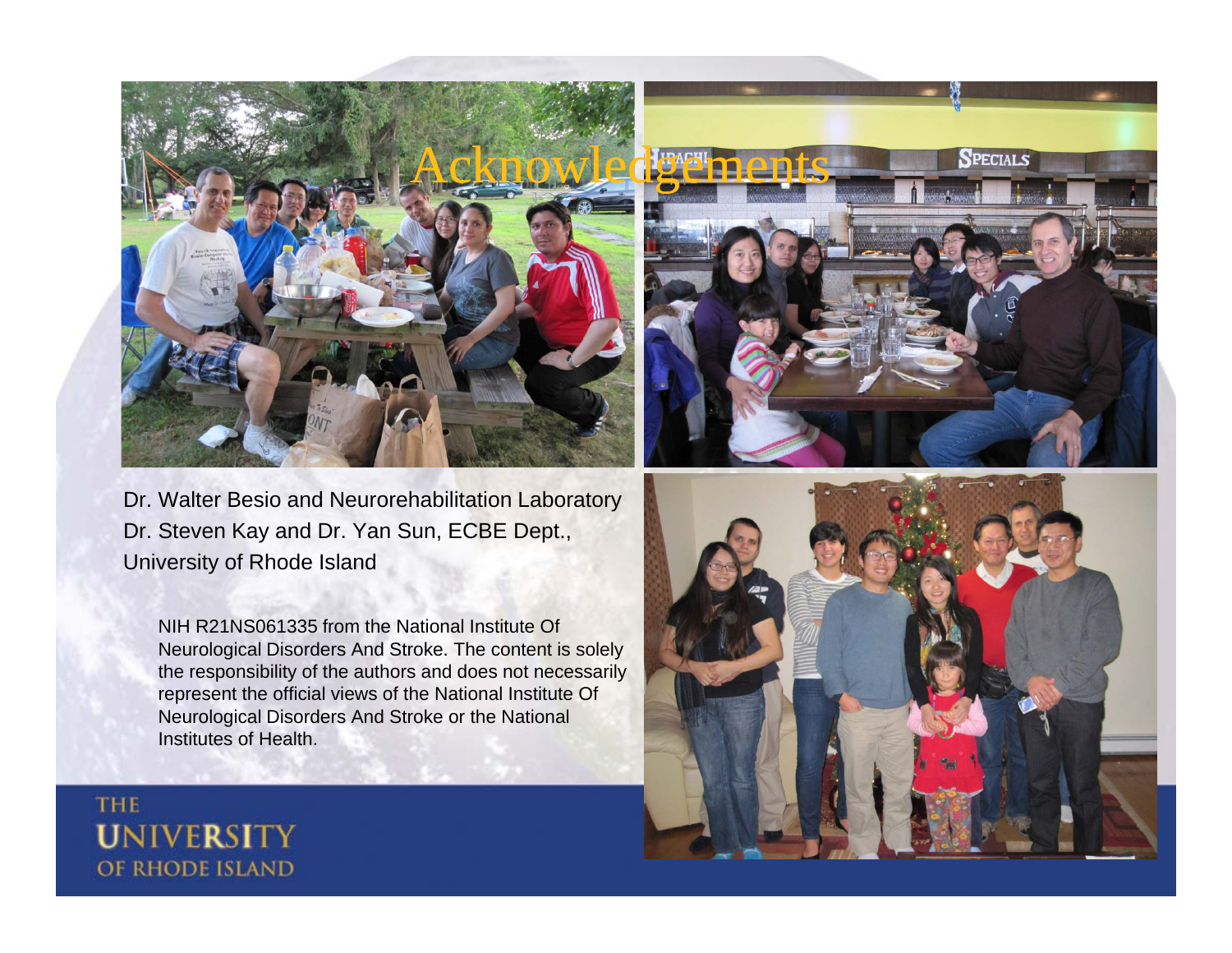- • Fall 2012, ELE 594: Applied statistical signal analysis for biomedical and electrical engineering applications
	- Cross-/autocorrelation;
	- Autoregressive and moving average models;
	- Linear prediction;
	- Power spectral density;
	- Fundamentals, advanced and application stages for each topic;
	- Utilizing data from you own research for applications and course project.

### Tue, Thu: 6:15 - 7:30 pm, Bliss Hall 205

## Thank you! Questions?